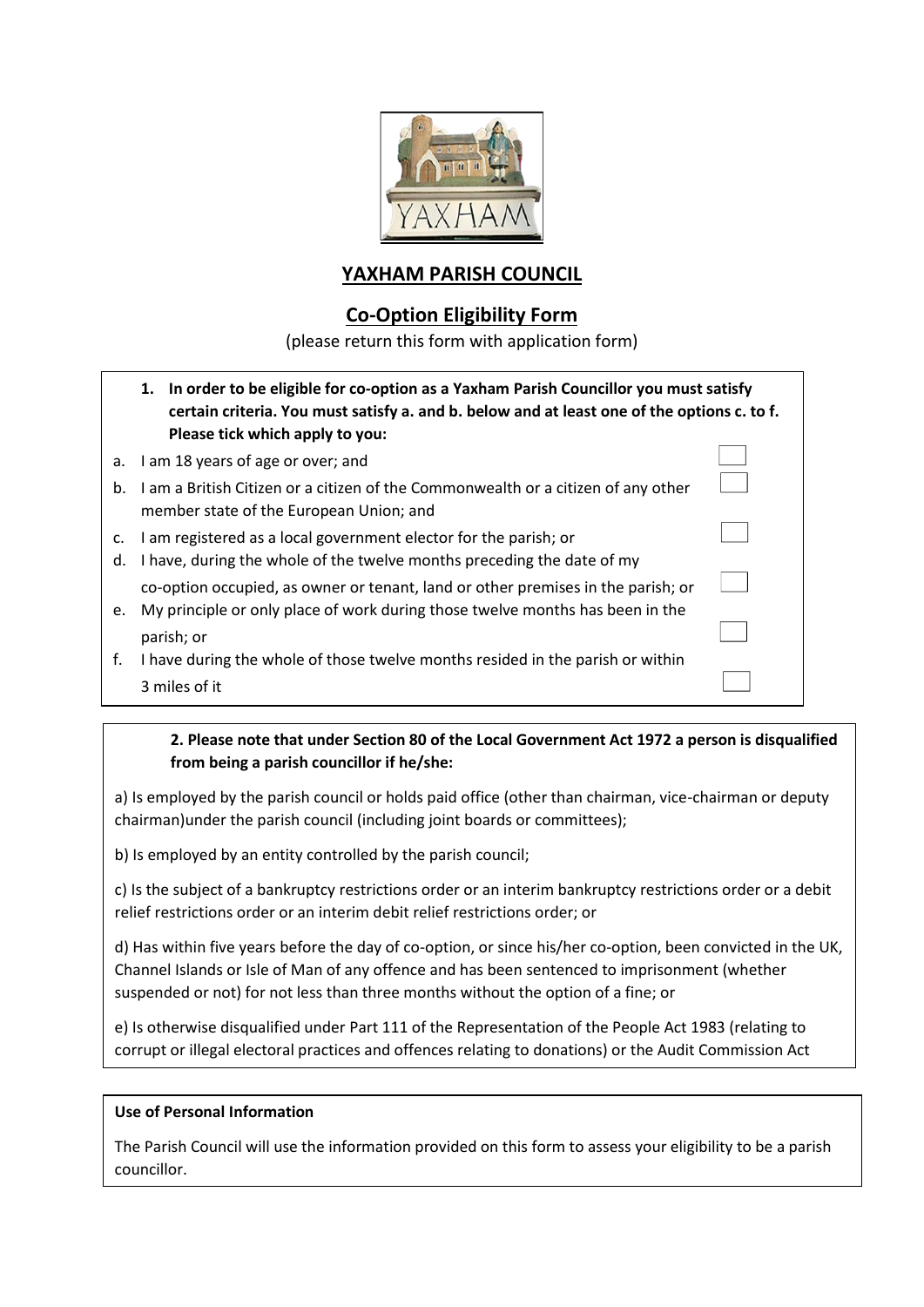**Declaration & Consent**

I …………………………………………………………………………………………… hereby confirm that I am eligible for the vacancy of Yaxham Parish Councillor and I am not disqualified under s80 of the Local Government Act 1972 from being a parish councillor and that the information given on this form is true and correct.

I have read the section entitled 'Use of Personal Information' and by signing this form I consent to the use and disclosure of my information included in this form.

**Signature**……………………………………………………………… **Name** ………………………………………………………………. **Date**..…../..……./……..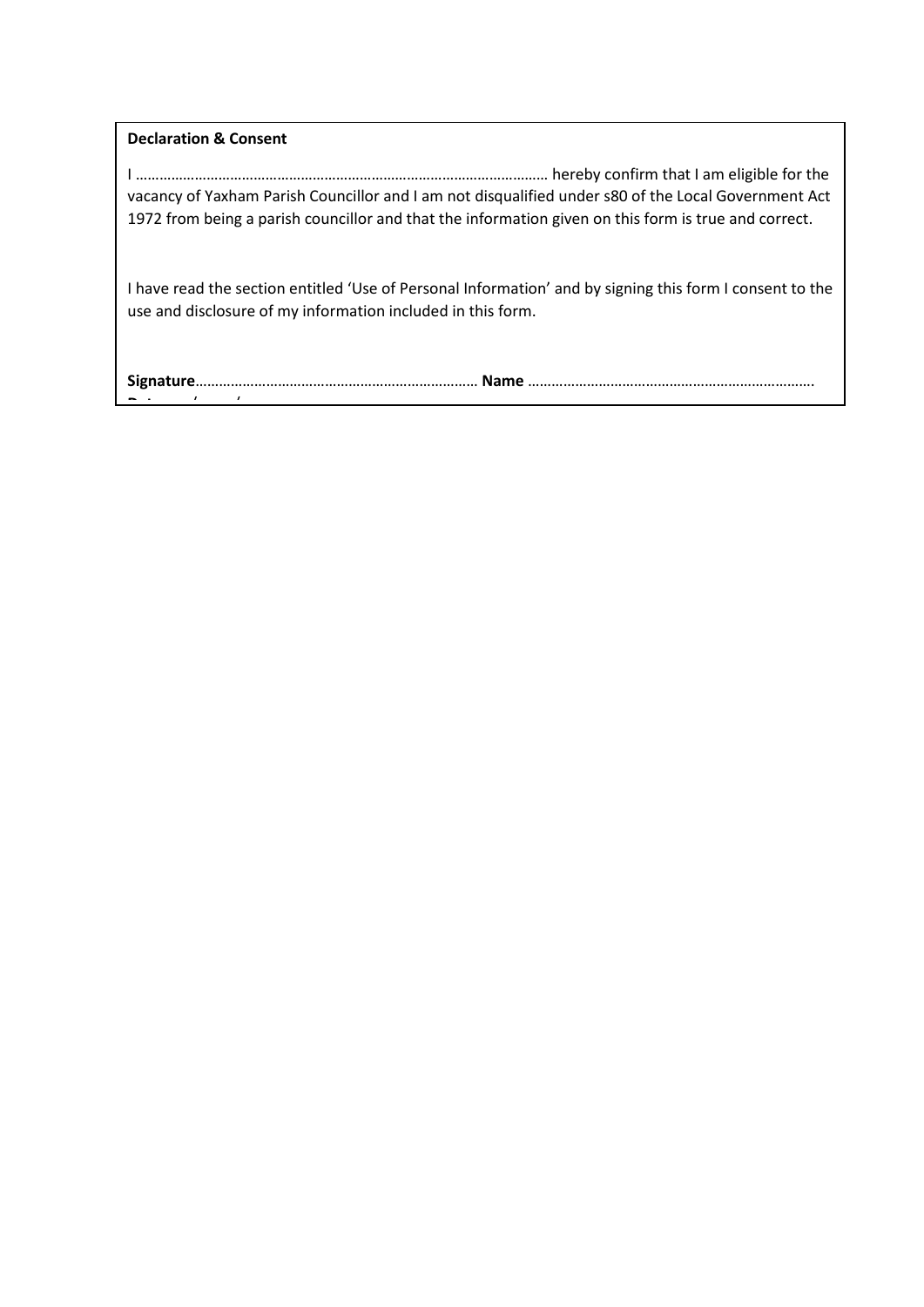# **Yaxham Parish Council**

## **Co-Option Application Form**

| Name:                    |  |  |
|--------------------------|--|--|
| <b>Address:</b>          |  |  |
|                          |  |  |
|                          |  |  |
| <b>Telephone Number:</b> |  |  |
| <b>Email Address:</b>    |  |  |
|                          |  |  |

**Please detail any experience you may have that is relevant to Old Catton Parish Council (if necessary, please continue onto a separate sheet).**